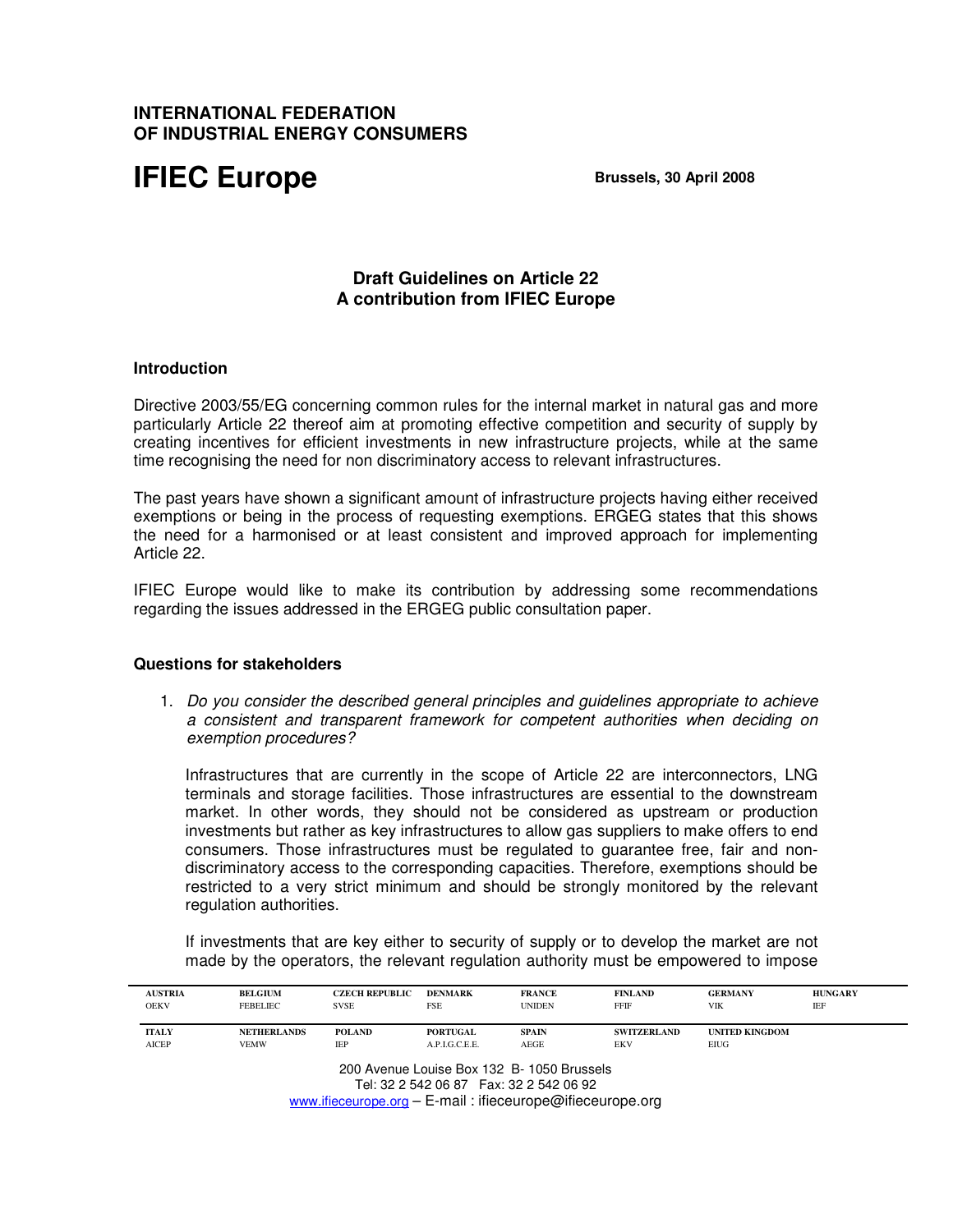these investments. The investor would then be paid back by the users through regulated tariffs including a fair return rate (that takes into account the low level of risk associated). This approach would support the development of the market through investments in infrastructures and fair access to the corresponding capacities.

In that perspective, IFIEC Europe is not comfortable with the proposed general principles and guidelines that may give room for too many exemptions and barriers to market development.

### 2. Do you consider the present scope of eligible infrastructure to be too narrow?

The scope should not be limited to interconnectors only. Storage facilities, LNGterminals and interconnectors remain the focus.

3. Do you consider open season (or comparable) procedures an important tool in assessing market demand for capacity with respect to determining the size of the project applying for exemption, as well as in the subsequent capacity allocation? Should open season (or comparable) procedures be mandatory?

IFIEC Europe considers that upstream markets and infrastructures on the one hand and mid- and downstream markets and infrastructures on the other hand, should clearly be treated differently. Upstream investments are very costly and risky. Only states and major oil companies are capable and willing to invest in this part of the market. On the other hand, EU Regulation aims at developing an internal mid- and downstream market. In this market, IFIEC supports an effective unbundling of all gas infrastructures (pipelines, storage and LNG facilities), effective non-discriminatory access at reasonable cost based on a properly regulated and predictable framework.

If the infrastructure is regulated, the investor is paid back through regulated tariffs. The risk is then very limited and there is no need to launch any Open Season because of that limited risk for the investor. In IFIEC's experience, Open Seasons in general are far from satisfactory. They tend to be slow and to require firm commitments on a long term basis by the would-be subscribers. Open seasons hence only limit the – already limited – risks for infrastructure owners. Open seasons are not the proper tool for determining market demands, nor planning required capacities. On the other hand there is no commitment from the operator on future allocations and tariffs. There seems to be a lack of balance between operator and user and meanwhile investments are not realised. Empowered regulation should improve this situation dramatically.

### 4. Should open seasons also be used to allocate equity?

In the process described above, it is not necessary to allocate equity.

| <b>BELGIUM</b><br>FEBELIEC | <b>CZECH REPUBLIC</b><br><b>SVSE</b> | <b>DENMARK</b><br><b>FSE</b> | <b>FRANCE</b><br><b>UNIDEN</b> | <b>FINLAND</b><br>FFIF | <b>GERMANY</b><br>VIK | <b>HUNGARY</b><br>IEF |
|----------------------------|--------------------------------------|------------------------------|--------------------------------|------------------------|-----------------------|-----------------------|
| <b>NETHERLANDS</b>         | <b>POLAND</b>                        | <b>PORTUGAL</b>              | <b>SPAIN</b>                   | <b>SWITZERLAND</b>     | <b>UNITED KINGDOM</b> |                       |
| <b>VEMW</b>                | IEP                                  | A.P.I.G.C.E.E.               | AEGE                           | EKV                    | EIUG                  |                       |
|                            |                                      |                              |                                |                        |                       |                       |

www.ifieceurope.org – E-mail : ifieceurope@ifieceurope.org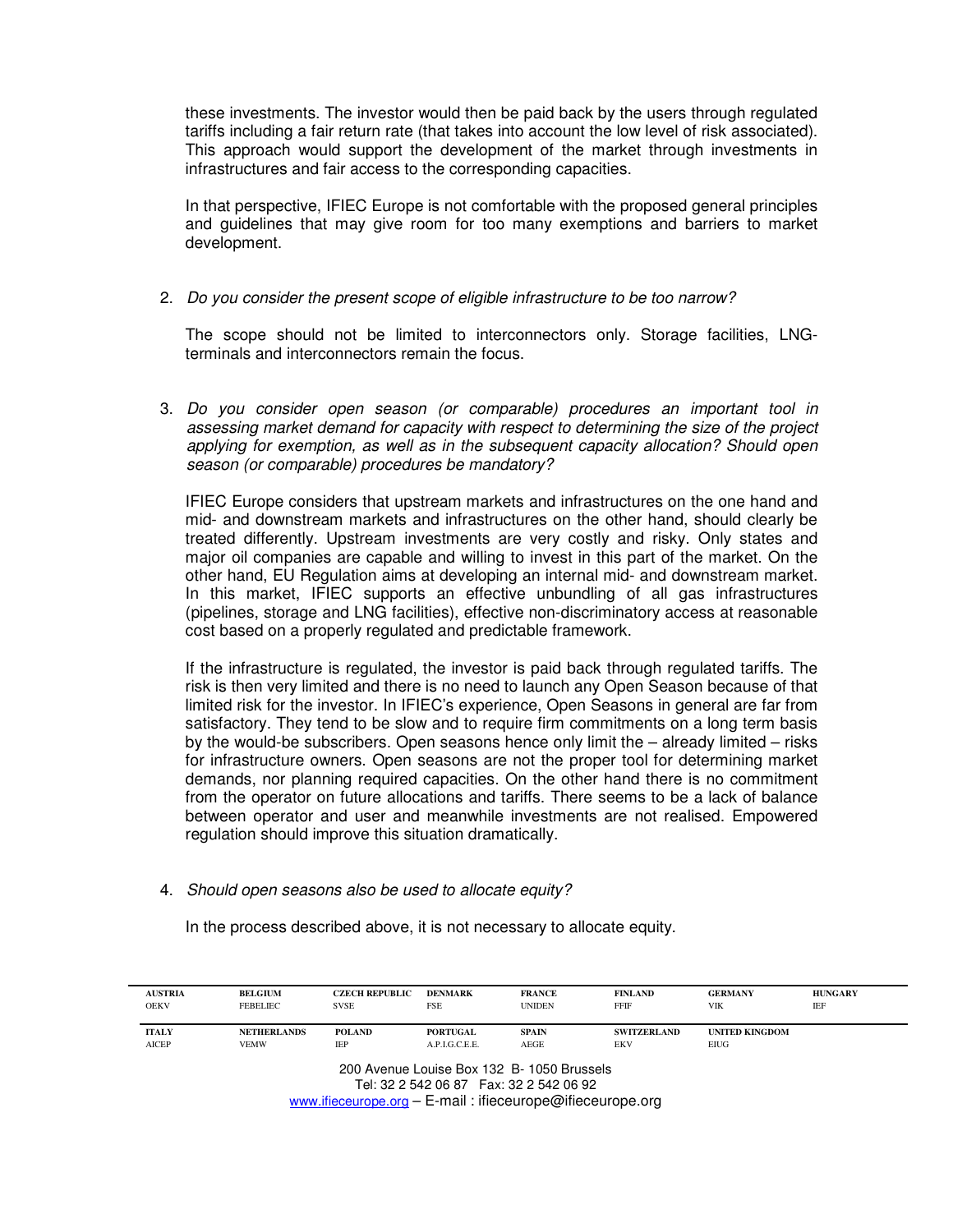5. Some stakeholders think that Article 22 should be applied differently to LNG terminals as they may be generally better suitable for enhancing competition and security of supply than other types of eligible infrastructure. What is your point of view on this? If you agree, how should this be reflected in the guidelines?

For an end-user, the ability to enjoy the open market possibilities, not only depends on the price of the molecules, but also on the available transport capacity, the available flexibility (line pack and storage) and the number of alternative suppliers (pipelines, LNG terminals). Therefore, the withdrawal of any availability of transport capacity, storage facilities or LNG terminals from rTPA (rTPA creating the proper market structure for the required market outcome) in principle is an act of limiting the freedom of choice of the end-user and hence, limiting the development of competitive prices. A key point is the assessment of market structure, chapter 3.2.1.2 under b) in the ERGEG consultation document. IFIEC underlines the necessity of the assessment of the overall impact on competition, both in primary and secondary markets. Prior to that, it is crucial to clearly define what the relevant market is : national , regional, or European.

6. Are the described criteria for assessing the effects of an investment in infrastructure on enhancement of competition in gas supply appropriate?

In IFIEC Europe's view, the number of granted exemptions should be strongly limited. IFIEC Europe has consistently held the view that TPA exemptions should be the exception rather than the norm. 'The devil is in the details' of filling in the principles and criteria and the room national authorities have in interpreting and applying the rules. Example from page 7/23: "The deciding authority should verify the risk assessment provided by the applicant using appropriate measures". Clarifications should be brought on what could be considered as "appropriate measures".

7. Are the described criteria for assessing the effects of an investment in infrastructure on enhancement of security of supply appropriate?

Again, clarifications are necessary. Example from page 7/23: "Where the only effective means of market entry is by establishing new infrastructure, e.g. due to lack of available capacity on existing infrastructure, the granting of an exemption may be justified". IFIEC questions whether new entrants, without having assets in a particular market, would actually be able to invest in new infrastructures in that market. Transport capacity, storage capacity and LNG capacity should be available to them directly on the market rather than having to own the underlying assets.

8. Are the described criteria for the risk assessment appropriate?

See answers to 6 and 7. In addition, on page 14/23 of the ERGEG consultation document, it is stated that "another issue NRA should look at is whether the risk is such that it would be beneficial to let investors bear it, instead of imposing it on users in the

| <b>AUSTRIA</b><br><b>OEKV</b> | <b>BELGIUM</b><br><b>FEBELIEC</b> | <b>CZECH REPUBLIC</b><br><b>SVSE</b> | <b>DENMARK</b><br><b>FSE</b> | <b>FRANCE</b><br><b>UNIDEN</b> | <b>FINLAND</b><br>FFIF | <b>GERMANY</b><br>VIK | <b>HUNGARY</b><br>IEF |
|-------------------------------|-----------------------------------|--------------------------------------|------------------------------|--------------------------------|------------------------|-----------------------|-----------------------|
| <b>ITALY</b>                  | <b>NETHERLANDS</b>                | <b>POLAND</b>                        | <b>PORTUGAL</b>              | <b>SPAIN</b>                   | <b>SWITZERLAND</b>     | <b>UNITED KINGDOM</b> |                       |
| AICEP                         | <b>VEMW</b>                       | IEP                                  | A.P.I.G.C.E.E.               | AEGE                           | <b>EKV</b>             | EIUG                  |                       |

www.ifieceurope.org – E-mail : ifieceurope@ifieceurope.org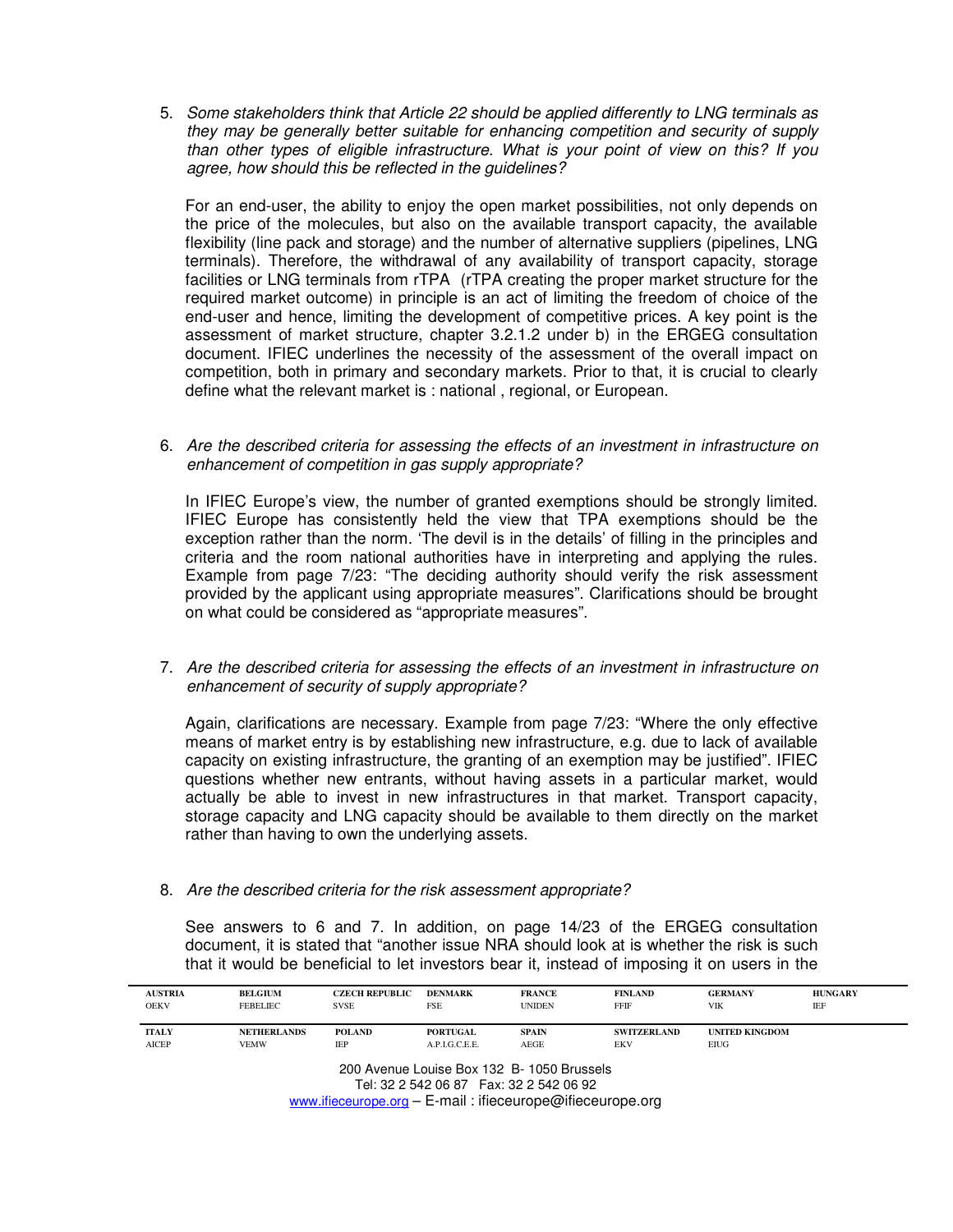form of a regulated tariff system for the proposed infrastructure". In that case, IFIEC wonders who will eventually pay for the risks. In IFIEC Europe's experience, the end consumer always bears that risk in the end, either through the tariffs, or through high gas prices because of capacity hoarding. From a consumer's perspective, it is preferred to pay acceptable risks through regulated and predictable tariffs.

An additional factor is time : an exemption is often granted for 20 years. The risks will change during this period of time, as will the number of market players, and their market shares. IFIEC Europe considers that applications should be reassessed during the exemption period in case of significant changes in market conditions. The criteria mentioned on pages 18 and 19/23 are a major step in the right direction.

9. Are the described criteria for assessing whether the exemption is not detrimental to competition or the effective functioning of the internal gas market or the efficient functioning of the regulated system to which the infrastructure is connected appropriate?

The described criteria are a step in the right direction. However, it is difficult to assess whether they are exhaustive.

10. To what extent should consultations with neighbouring authorities be done?

To a large extent, since the aim is to create an internal market. Boundaries, separating national markets with dominant players, should be torn down. This requires transnational action (NRA).

A very good example of what is not functioning today is given by the Open Season to increase transit capacities between Belgium, France and the Netherlands. The process has been launched one year ago, and is now completely blocked. However, these investments are key to develop the market in this area. The relevant regulation authorities should impose the TSOs to invest without any additional delay. If we are not able to solve this problem quickly, it will be difficult to convince the large industrial consumers that a European gas market is achievable.

11. Parts 3.3.1.1 and 3.3.1.2 of the proposed guidelines deal respectively with partial and full exemptions. Do you consider the described solutions (partial/full exemption) appropriate in safeguarding the goal of Directive 2003/55/EG in making all existing infrastructure available on a non-discriminatory basis to all market participants and safeguarding the principle of proportionality?

An exemption should be an exemption rather than the rule. If an exemption is granted, a partial exemption might work efficiently in creating a partial rTPA-access instead of no access at all. A partially exempted project will at least have a certain contribution to market development.

| <b>AUSTRIA</b><br><b>OEKV</b>              | <b>BELGIUM</b><br><b>FEBELIEC</b> | <b>CZECH REPUBLIC</b><br><b>SVSE</b> | <b>DENMARK</b><br>FSE | <b>FRANCE</b><br><b>UNIDEN</b> | <b>FINLAND</b><br><b>FFIF</b> | <b>GERMANY</b><br><b>VIK</b> | <b>HUNGARY</b><br>IEF |  |
|--------------------------------------------|-----------------------------------|--------------------------------------|-----------------------|--------------------------------|-------------------------------|------------------------------|-----------------------|--|
| <b>ITALY</b>                               | <b>NETHERLANDS</b>                | <b>POLAND</b>                        | <b>PORTUGAL</b>       | <b>SPAIN</b>                   | <b>SWITZERLAND</b>            | <b>UNITED KINGDOM</b>        |                       |  |
| <b>AICEP</b>                               | <b>VEMW</b>                       | IEP                                  | A.P.I.G.C.E.E.        | AEGE                           | <b>EKV</b>                    | <b>EIUG</b>                  |                       |  |
| 200 Avenue Louise Box 132 B- 1050 Brussels |                                   |                                      |                       |                                |                               |                              |                       |  |

200 Avenue Louise Box 132 B- 1050 Brussels Tel: 32 2 542 06 87 Fax: 32 2 542 06 92 www.ifieceurope.org – E-mail : ifieceurope@ifieceurope.org